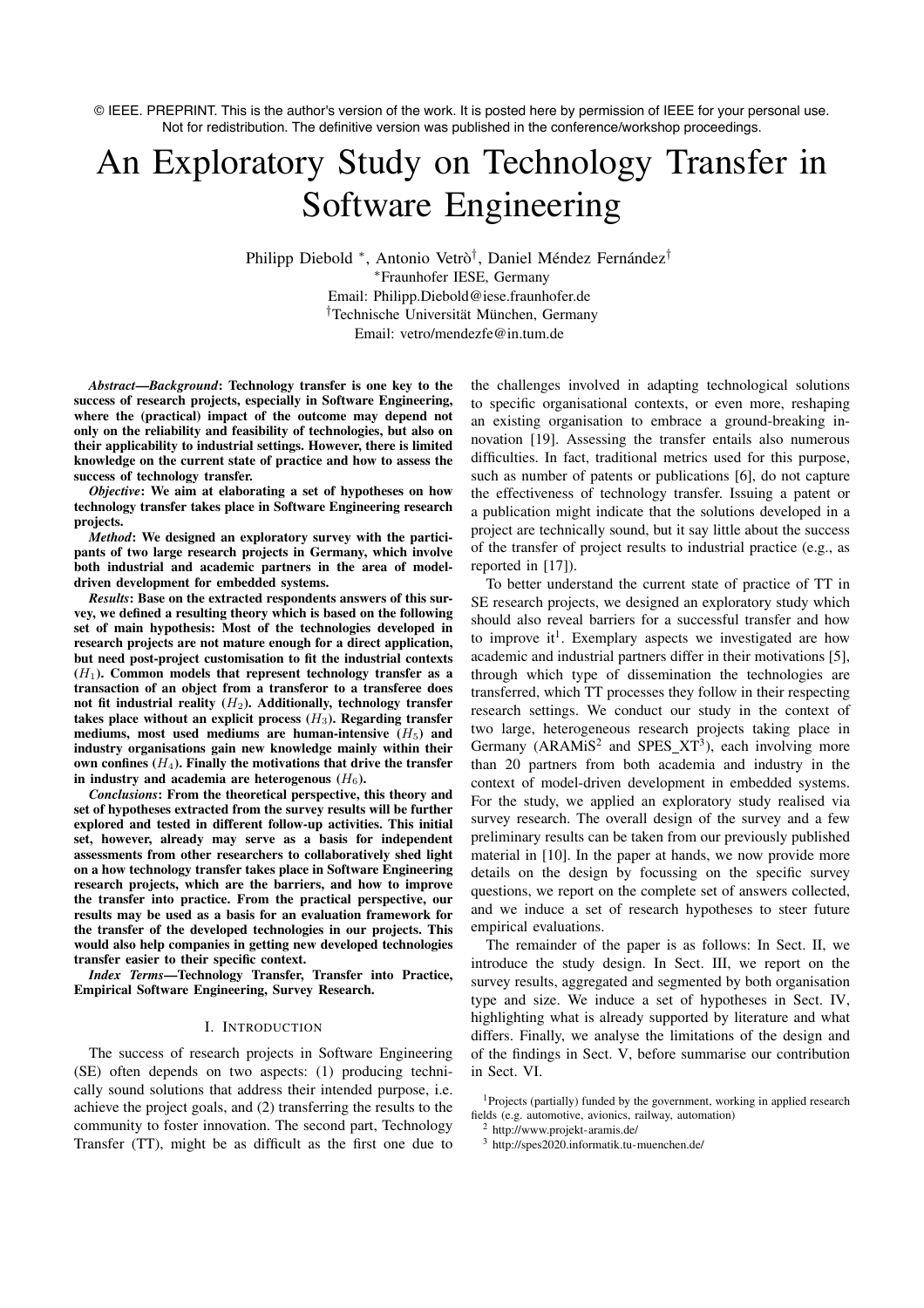#### II. STUDY DESIGN

## *A. Goals*

Technology Transfer (TT) is formally defined as "*the process of sharing knowledge, machines, equipment, methods, tools, techniques, processes, and facilities with the aim of facilitating accessibility of scientific and technological developments from primary discoverers or transferors to potential users or transferees/recipients, who will exploit the technology into new products, processes, applications, and business models*" <sup>4</sup> [25].

According to this definition, the TT process can be specified as the transaction of a transfer object (such as knowledge or machinery [25]) between the transferor (an organisation seeking the transfer of an object) and the transferee (an organisation adopting the transfer object) over a medium (e.g., guidelines). This specification was incorporated in the survey with the intention of establishing a common understanding of TT for all participants (see also the diagram in the center of Fig. 2). in context of the survey, we decided to simplify two things: (1) TT is a unidirectional activity from the transferor to the transferee, and (2) is not mediated by further actors between the transferor and the transferee. We are aware that this model does not capture all the complex interactions involved in transferring technology (see for instance [1]); however, the survey context allowed us to safely approximate the transfer with such a concept.

We provided the overall goals of the survey and basic information on the design in a previous publication [10], whereas our study goals (SG) are briefly summarised in Tab. I using the Goal template from GQM[3]:

TABLE I: Study goals.

| <b>Characterize</b>     | the TT of SE objects                         |
|-------------------------|----------------------------------------------|
| With respect to         | (SG 1) to the current state of practice,     |
|                         | (SG 2) the transfer mediums used, and        |
|                         | (SG 3) improvements / future transfer trends |
| From the perspective of | industry and academia                        |
| In context of           | the projects ARAMIS and SPES XT.             |

#### *B. Survey Instrument*

As instrument, we used a questionnaire divided into five interrelated sections represented in Fig. 1. The codes contained in Fig. 1 are the question identifiers, which are listed in Table II and in Table III. The left side of the figure shows sections for distilling the demographics. This part was defined for the segmentation of the results and to navigate though the questionnaire via conditional questions. The main segmentation of the data is the differentiation of industry and academia as well as the different organisational size (large vs. small companies). The right part of the figure contains the sections linked to our study goals: (SG1) the current state of TT, (SG2) assessment medium, and (SG3) improvements which will be detailed in the following paragraphs.



Fig. 1: Questionnaire structure

We mainly tailored the validated demographic questions of [9]. Similar as done by Rombach and Reinhold [22], we specified only the organisation type to allow for fine-grained distinctions, e.g. between fundamental and applied research as well as between organisations, research units, and their business units. In addition, we asked for the academic degree as well as for previous work in industry or academia (academia includes universities and research institutes). Respondents could access the first two sections (right part of Fig. 1) only if they were currently performing TT (*C Prof05*). Herein, we summarise the aspects investigated for our three goals (SG).

*a) SG1 - Current state:* We are interested in assessing the current state of five different facets (question codes in parentheses).

- 1) The motivations for TT (*Transfer01*) using the classification of Reisman [21]: social, economic, operational, strategic, or personal factors.
- 2) The type of transfer objects (*Transfer02*) from the list provided by the adapted definition in [25].
- 3) The transfer process description (*Transfer04*) as an open question.
- 4) The transfer time (*Transfer05 to 08*) including average duration, frequency, and the related perception to compare it with [20] (setting a TT duration baseline of 18 years).
- 5) The trigger of ideas for TT (*Transfer09*).

*b) SG2 - Medium assessment:* We created a broad classification of mediums and asked the participants to indicate on a 5-point scale of frequency how often they were using them

<sup>4</sup>We added "tools and techniques" to better fit the SE context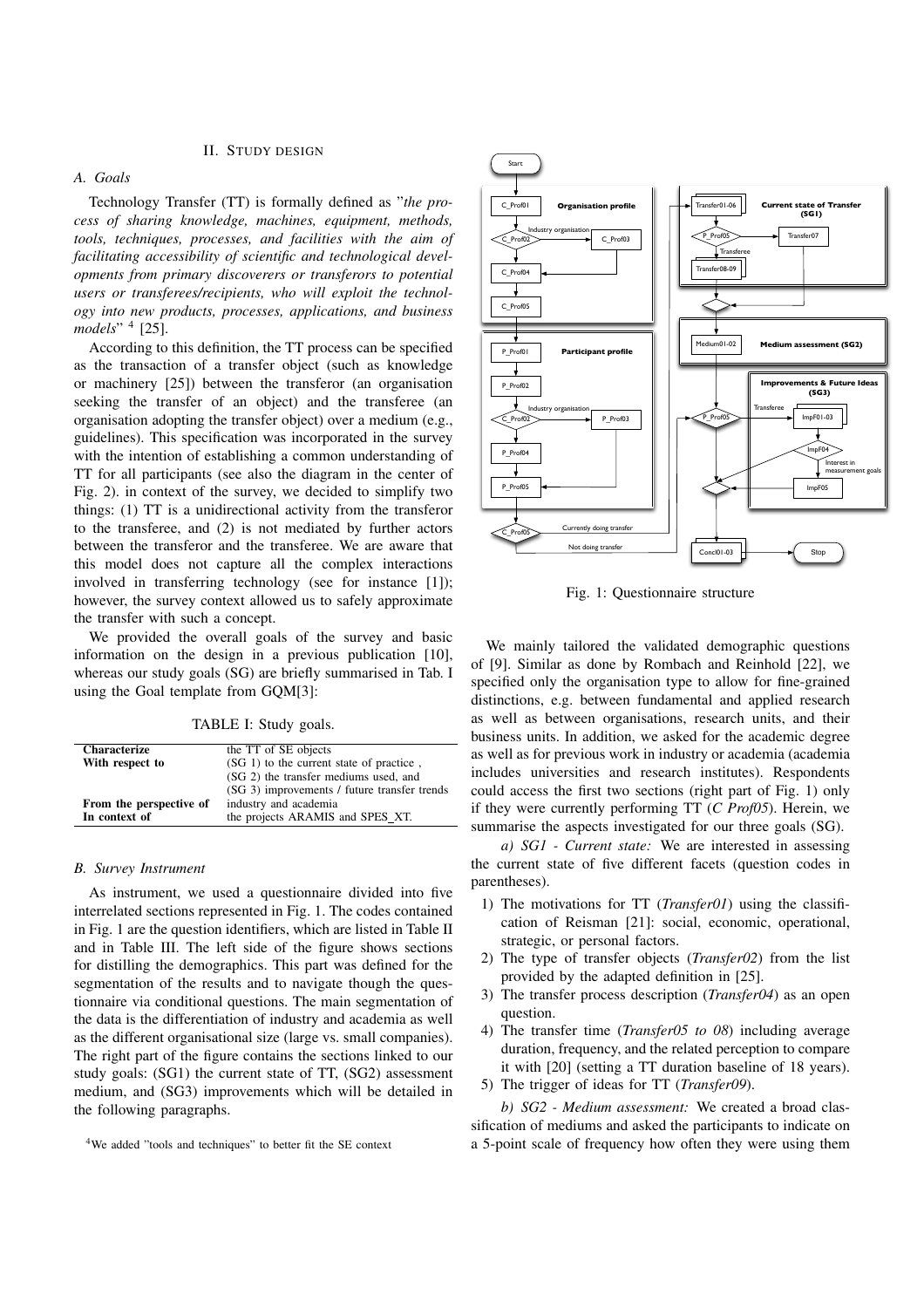| Goal            | ID                     | <b>Question</b>                                                                                                                                                                         | Scale     |
|-----------------|------------------------|-----------------------------------------------------------------------------------------------------------------------------------------------------------------------------------------|-----------|
|                 | $C_Prof01$             | How many employees are working in your organisation?                                                                                                                                    | Interval  |
|                 |                        | Valid answers: $< 10$ ; 10-49; 50-249; 250-500; $> 500$                                                                                                                                 |           |
|                 | C Prof02               | What is your organisation?                                                                                                                                                              | Nominal   |
|                 |                        | Valid answers: University (e.g., TUM); Basic research institute (e.g. Max-Planck- institute); Applied research institute (e.g., Fraunhofer) ; Development company (research             |           |
|                 |                        | unit) (e.g., e.g. Siemens CT); Development company (business unit) (e.g., Siemens BUs); Consulting company (e.g., Accenture); Start-up company; Other (specify)                         |           |
| (Demographics)  | C_Prof03               | In which domain is your organisation working?                                                                                                                                           | Nominal   |
|                 |                        | Valid answers: Automotiv; Avionics; Automation; Railway; Tool; Other(specify)                                                                                                           |           |
|                 | C_Prof04               | In which current research project are you working?                                                                                                                                      | Nominal   |
|                 |                        | Valid answers (multiple choice): SPES; ARAMIS                                                                                                                                           |           |
|                 | C Prof05               | Is your organisation performing technology transfer at the moment?                                                                                                                      | Boolean   |
|                 | P Prof01               | Which is/are your role(s) in the organisation?                                                                                                                                          | Nominal   |
|                 |                        | Valid answers (multiple choice): Requirements Engineer; Developer; Product Manager; Quality Engineer; Architect; Process Engineer; Tester; Decision Maker; Researcher;                  |           |
|                 | P_Prof02               | Other (specify)                                                                                                                                                                         | Nominal   |
|                 |                        | What is your highest academic qualification?<br>Valid answers: PhD; Diploma; Master; Bachelor; Other (specify)                                                                          |           |
|                 | P Prof03               |                                                                                                                                                                                         | Boolean   |
|                 |                        | Have you ever worked in industry before?                                                                                                                                                |           |
|                 | P_Prof04               | Have you ever worked in academia (university, research institute) before?                                                                                                               | Boolean   |
|                 | P_Prof05               | On which side of the technology transfer are you involved?                                                                                                                              | Nominal   |
|                 |                        | Valid answers: Transferor; Transferee; Both                                                                                                                                             |           |
|                 | Transfer01             | What are your motivations for Technology Transfer in Software Engineering?                                                                                                              | Nominal   |
|                 |                        | Valid answers (multiple choice): economic factors (e.g., cost savings); social factors (e.g., job satisfaction); operational factors (e.g., improve material); strategic factors (e.g., |           |
|                 |                        | and / or process innovation); global factors (e.g., political image); personal factors (e.g., knowledge sharing); Other (specify)                                                       |           |
|                 | Transfer <sub>02</sub> | What are transfer objects in your current research projects (e.g. SPES-XT, ARAMIS) that you would like to<br>transfer?                                                                  | Nominal   |
|                 |                        | Valid answers (multiple choice): Knowledge (can specify); Machines (can specify); Equipment (can specify); Methods (can specify); Techniques (can specify); Processes (can              |           |
| SG <sub>1</sub> |                        | specify); Facilities (can specify); Other (can specify)                                                                                                                                 |           |
|                 | Transfer03             | What are the transfer medium(s) you are using at the moment?                                                                                                                            |           |
|                 | Transfer04             | How is the technology transfer process performed at the moment in your organization?                                                                                                    |           |
|                 | Transfer05             | How long do you think a technology transfer transaction takes, on average? (from final object to real usage                                                                             |           |
|                 |                        | in industry)                                                                                                                                                                            |           |
|                 | Transfer06             | Do you think that this time should be?                                                                                                                                                  | Ordinal   |
|                 |                        | Valid answers (multiple choice): shorter (specify how much); it's fine like this; longer (specify how much); I don't know                                                               |           |
|                 | Transfer07             | How often are new transfer objects transferred from your organization?                                                                                                                  | Ordinal   |
|                 |                        | Valid answers (multiple choice): shorter (specify how much); it's fine like this; longer (specify how much); I don't know                                                               |           |
|                 | Transfer08             | How often are new transfer objects transferred to your organization?                                                                                                                    | Ordinal   |
|                 |                        | Valid answers (multiple choice): shorter (specify how much); it's fine like this; longer (specify how much); I don't know                                                               |           |
|                 | Transfer09             | Where do you get the trigger for technology transfer?                                                                                                                                   | Nominal   |
|                 |                        | Valid answers (multiple choice): Own company; Competitors; Consulting companies; Other companies; Research; Other (specify)                                                             |           |
|                 | Medium01               | What are the transfer medium(s) you are using at the moment?                                                                                                                            | Likert 5p |
| SG <sub>2</sub> |                        | Valid answers: Personnel exchange; Publications; Internet resources; Conferences; Workshops and meetings; Guidelines; Consultancy; Software, systems, and tools; Licensing              |           |
|                 |                        | and standards; Co-working; Research cooperation; Educational programs                                                                                                                   |           |
|                 |                        | 5p. scale values: 1 Never; 2 Rarely; 3 Sometimes; 4 Often; 5 Always; 6 I don't know                                                                                                     |           |
|                 | Medium02               | Which transfer mediums are best for which specific transfer objects in your opinion?                                                                                                    |           |

## TABLE II: Survey questions SG1 and SG2

# TABLE III: Survey questions - SG3

| Goal            | ID                  | <b>Ouestion</b>                                                                                                                          | <b>Scale</b>   |
|-----------------|---------------------|------------------------------------------------------------------------------------------------------------------------------------------|----------------|
|                 | ImpF01              | What are your goals for SE technology transfer?                                                                                          |                |
| SG <sub>3</sub> | ImpF02              | How would you measure the technology transfer effectiveness on that $goal(s)$ ?                                                          |                |
|                 | ImpF03              | Would empirical evidence of a transfer object help your decision regarding its usage?                                                    | <b>Boolean</b> |
|                 | ImpF04              | Are you interested in starting a technology transfer project with measurement goals?                                                     | Boolean        |
|                 | ImpF05              | You just answered that you might be interested in starting a technology transfer project with measurement                                |                |
|                 |                     | goals after ongoing research projects (e.g. SPES-XT or ARAMIS). Could you please tell us with which<br>mediums and which object (pairs)? |                |
|                 | Concl <sub>01</sub> | Are you interested in receiving the anonymized results?                                                                                  |                |
|                 | Concl <sub>02</sub> | Are you interested in conducting a short (20 mins) interview on your experience with a Technology Transfer<br>project?                   |                |
|                 | Concl <sub>03</sub> | Do you have additional comments?                                                                                                         |                |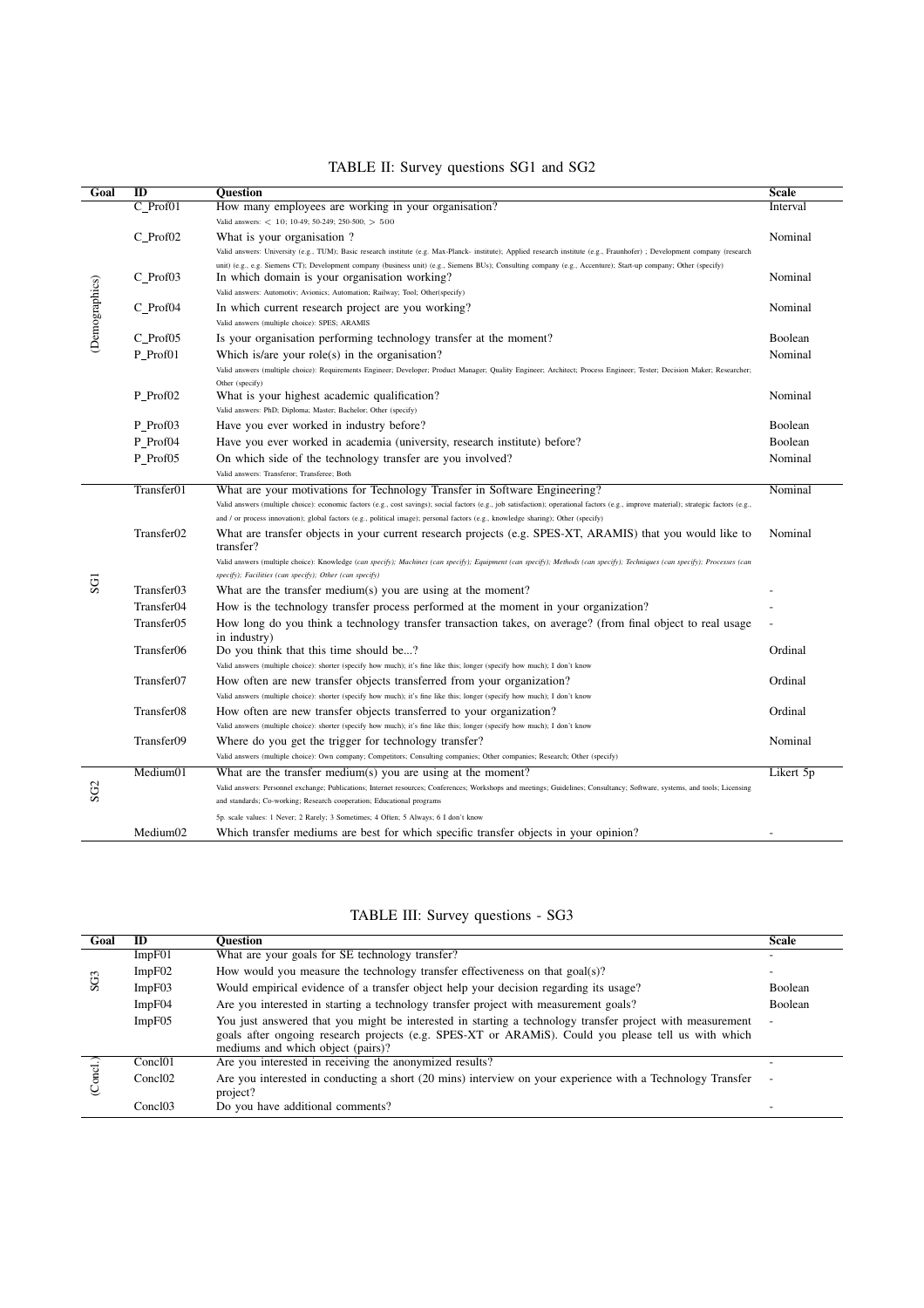(*Medium01*). Building the list and classification of the mediums was a step-wise approach, which included the following action points:

- Analysing the literature (using comprehensive taxonomies previously published, e.g. [5] and [21]), about what they present on different mediums for TT (not exclusive to the SE domain). This resulted in a list of around 80 transfer mediums.
- *•* This list of mediums was then extended by brainstorming workshops held at TUM and Fraunhofer IESE. Based on this, we extended the list to 105 mediums.
- *•* Clustering the classification into three levels:
	- *Level 1*: An adaptation of the models of Berniker [4] (used also by Pfleeger [19]): It was extended by two new models, i.e., the cooperative and education models on the highest level. In contrast, the rule model [28] (which is transversal and simply means that TT is enforced), the organisational model, and the informal cooperation from the cooperative model were excluded because they were out of our scope.
	- *Level 2*: Groups of medium types, each belonging to a specific model.
	- *Level 3*: The single mediums collected in the literature
- *•* Reviewing each other's classifications and building the final classification.

The first two levels of the classification are shown in Tab. IV. We provide the full list of mediums and literature references online [27]. In a subsequent question (*Medium02*), we also asked the participants which transfer mediums they believed to be best for which specific transfer objects.

TABLE IV: Classification of mediums

| Models (1st level)      | Medium categories (2nd level) |
|-------------------------|-------------------------------|
| People-mover model [4]  | Personal exchange             |
| Communication model [4] | Publications                  |
|                         | Internet resources            |
|                         | Conferences, workshops, etc.  |
|                         | Guidelines                    |
| Vendor model [4]        | Consultancy                   |
| On-the-shelf model [4]  | Software, systems, and tools  |
|                         | <b>Standards</b>              |
| Cooperative model       | Co-working                    |
|                         | Licensing                     |
|                         | Research cooperation          |
| Educational model       | Educational programs          |

*c) SG3 - Improvements:* We collected indicators for improving TT in the continuation of the projects. The main focus was on the goals for TT. We asked this via an open question for two reasons: (1) to check whether goals are the same as motivations (*ImpF01*), and (2) to understand how to support transfer activities in follow-up projects with measurements (*ImpF02 to 05*).

## III. SURVEY RESULTS

The survey was open from 12th of March until 30th of April 2014 and disseminated via the mailing lists of the two participating projects. In the middle of the survey period, we additionally sent a reminder to the same mailing lists.

In total, we collected 45 responses to our survey, but only 49% of them completed the survey. Since we spread the survey via a project mailing lists and we don't know the exact number of addressees, we cannot provide a response rate. About 40% of our overall respondents answered after the reminder mail (n=18). Most of the non-complete responses (n=23) aborted the survey at the beginning (Introduction: n=8; Company profile: n=3) and in the current-state description (n=11). In the following, we will only refer to the data set of the completed survey (n=22). In addition to the textual description of all the different results, we summarized all results in Fig. 2. This offers a graphical overview of the transfer motivations, objects, mediums, triggers, and the time to transfer.

For each investigated aspect, we present the overall results as well as segmentation by organisation type (academia vs. industry, *C Prof02*), and by organisation size (*C Prof01)*: large organisations, i.e., more than 500 employees vs. small to medium, i.e., less than 500 employees. We did not split the results into roles, qualifications, or other possible variation factors due to the small number of answers for each category.

#### *A. Demographics*

In our respondents sample (*C Prof02*), 63% of participants work in industry (n=14) and 37% in academia (n=8). All academia respondents came from either universities or applied research institutes such as Fraunhofer (both 18%, n=4). The industry partners came from development companies (54%, n=12), almost equally from research units (32%, n=7) and business units (27%, n=6) in those companies.

Our results cover a broad rage application domains (*C - Prof03*): 27% from automotive (n=6), 14% from avionics  $(n=3)$ , 23% from automation  $(n=5)$ , 14% from railway  $(n=3)$ and others. The respondents of our survey work in companies of different sizes (*C Prof01*): 68% of them are working in companies with more than 500 employees (n=15). We classify all the others as small and medium enterprises (n=7).

The roles that our respondents hold (*P Prof01*) range from requirements engineer, architect, developer, quality engineer to testers. In addition to these roles, the sample also includes product managers, process engineers, decision makers, and researchers both from academia and industrial research units (but mainly from the former). Based on the academic qualifications  $(P\_Prof02)$ , our sample is composed of 36% PhDs (n=8), 46% respondents with a Diploma<sup>5</sup> (n=10), and 18% with a Master's degree (n=4).

Regarding the TT specification presented above, our sample contains both TT roles (*P Prof05*) given in the TT definition:  $32\%$  (n=7) perform both roles,  $59\%$  (n=13) classified themselves exclusively as transferors, and 9% (n=2) exclusively as transferees. Most of the participants performing both are from company research units because they are transferees when receiving technologies from outside, e.g., from academia, and transferors when they transfer technologies inside their company, e.g. to the companies' business units.

<sup>5</sup>German university degree, equivalent to Master's degree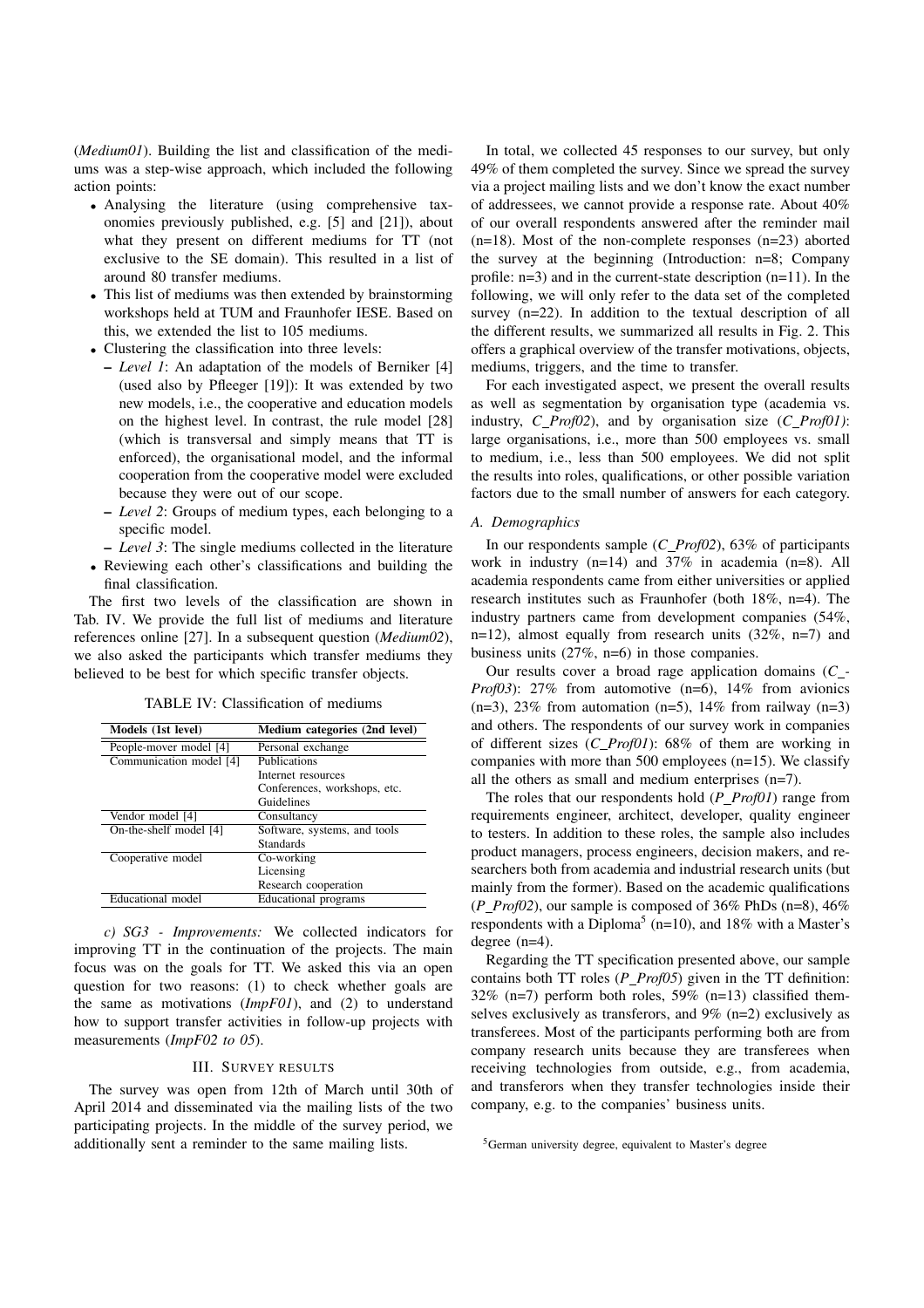

Fig. 2: Characterization of the technology transfer in the two projects studied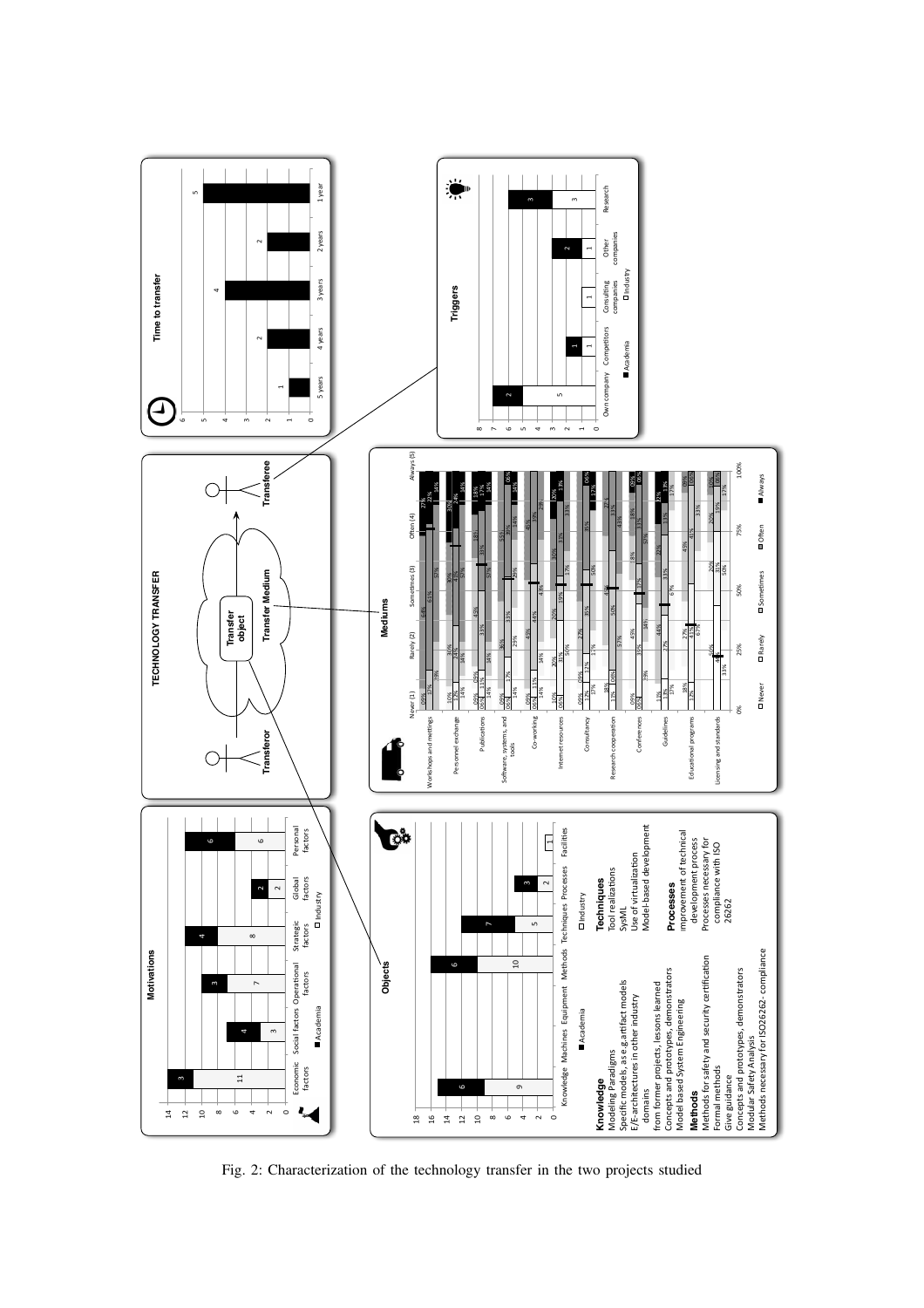#### *B. SG1: Current state of TT*

We present descriptive statistics on each of the five aspects investigated in the following paragraphs.

*1) Motivation:*

*Overall*: Among all our responses we found different motivations for TT (*Transfer01*, Fig.2). Given that this question was a multiple choice question, the percentage values in the results add up to more than 100%. The 78% of all responses listed *economic factors* as one of their motivations (n=14). This is followed by strategic and personal factors with 67% each (n=12). With 56%, operational factors are mentioned by more than half of the participants (n=10). Social factors (39%, n=7) and *global factors* (22%, n=4) were mentioned less often. *Organisation Type*: Within the industry segment, all the factors are the same as in the overall analysis, but personal factors (n=6) are the least frequently stated one of the top four. All (n=11) industrial participants mentioned *economic factors*. In contrast for the academic perspective, *personal factors* were mentioned most frequently (n=6). *Economic factors* as well as *operational factors* are in the second to the last position (n=3). Similar to the overall and industrial results, *global factors* were mentioned least often (n=2).

*Organisation Size*: For large organisations, the most mentioned frequently factors are the same four as in the overall set. The difference is that *operational*, *strategic*, and *personal factors* are on the same level  $(n=8)$ . All large organisations  $(n=13)$ mentioned *economic factors*. In contrast, in SMEs *strategic* and *personal factors* are most often cited motivations (n=4). The other factors are on a low level (n=1 or n=2).

*2) Transfer objects:*

*Overall*: Within the different transfer objects given in the TT definition (*Transfer02*), there is a wide gap between three very often used objects and the others (see also Fig. 2, bottom left). The most frequently transferred objects belong to the categories *methods*, mentioned in 89% (n=16) of the responses, *knowledge* in 83% (n=15) and *techniques* in 67% (n=12) of responses. The two remaining transfer objects mentioned are *processes* by 28% of the respondents (n=5) and *facilities* by 2% (n=1). *Machines* as well as *equipment* were not mentioned. Some of the participants also clarified in detail which objects are transferred (or would like to) using the open question *Transfer02*: *methods for safety and security* were the most frequently mentioned ones, followed by *model based development* and *tools or prototypes*. One answer was not taken into account because it was too general (i.e., "want to learn about practical problem").

*Organisation Type*: The industry viewpoint shows exactly the same distribution as the overall results. In the academic answers, *techniques* (n=7) exceed *knowledge* as well as *methods* (both n=6). *Processes* are not that important (n=3) and *facilities* were not mentioned by participants from academia.

*3) Process:* 80% of the respondents (n=14) answered the open question about explicit process transfer (*Transfer04*), three of them from SMEs. Most of the answers were not taken into consideration for the following reasons: one declared the question could not be understood; others answered by just

listing the mediums used; two participants answered that there is no dedicated transfer because, either the case study is still in a preliminary phase, or the case studies proposed by industry are much more complex than the capabilities of the academic tools (answer provided by an SME); other answers were quite general, e.g., "Dedicated transfer process" without further details; another person answered citing consulting activities but without any explicit link to the transfer process. As a consequence, only subsequent four answers were informative for the sake of our investigation:

- *•* "At the beginning of a research/pre-development project an agreement on the transfer objects is signed by both sides. Progress is continuously monitored and finally the transferee confirms successful completion and transfer. If and how the transfer object is used by the transferee is not part of the transfer process."
- *•* "Needs for action are identified in the organisation. Possible transfer objects are identified. Transfer objects are modified, so they fit to our internal processes. Objects are applied in pilot projects. Objects are integrated in internal work instructions."
- *•* "I am not sure whether there is an explicit process. Usually, a result needs to be packaged into a service. This service is promoted by the researcher and business areas managers. They talk to potential customers, or while identifying customers' needs they find that this new thing might be a good solution. However, in most cases the solution has to be adapted to the specific needs of the customer." (answer from a SME).
- *•* "This new thing might be a good solution. However, in most cases the solution has to be adapted to the specific needs of the customer."

A common aspect in all these answers is the importance of customisation of the transfer objects (also via piloting) and the absence of a well-defined step-wise process (except one answer).

*4) Time to transfer:* The results about time to transfer were already presented in our previous work [10], where we showed that TT duration (*Transfer05*), although strictly dependent on the type of object transferred (n=6), is on average three years. In contrast to the previous publication, we look here only at the completed questionnaires and with a greater level of details in presenting the answers. Fig. 2 shows a smaller average, around two years. Even if this seems to be a short duration, the answers ranged from (several) months to a maximum of ten years. Besides this wide range, the answer of most participants was one year (n=5), which is even lower than the average.

Six respondents stated that the transfer time depends on different transfer objects. In addition to this, five participants also stated a time frame (e.g. "1 to 5 years").

Eleven participants considered years as an appropriate scale, whereas three considered months. Only one respondent considered weeks. For those considering months, one stated "three months", another one "more than six months", and the last one "months to years". The stated number of years ranges from one year to five years. One year was mentioned most often (n=5),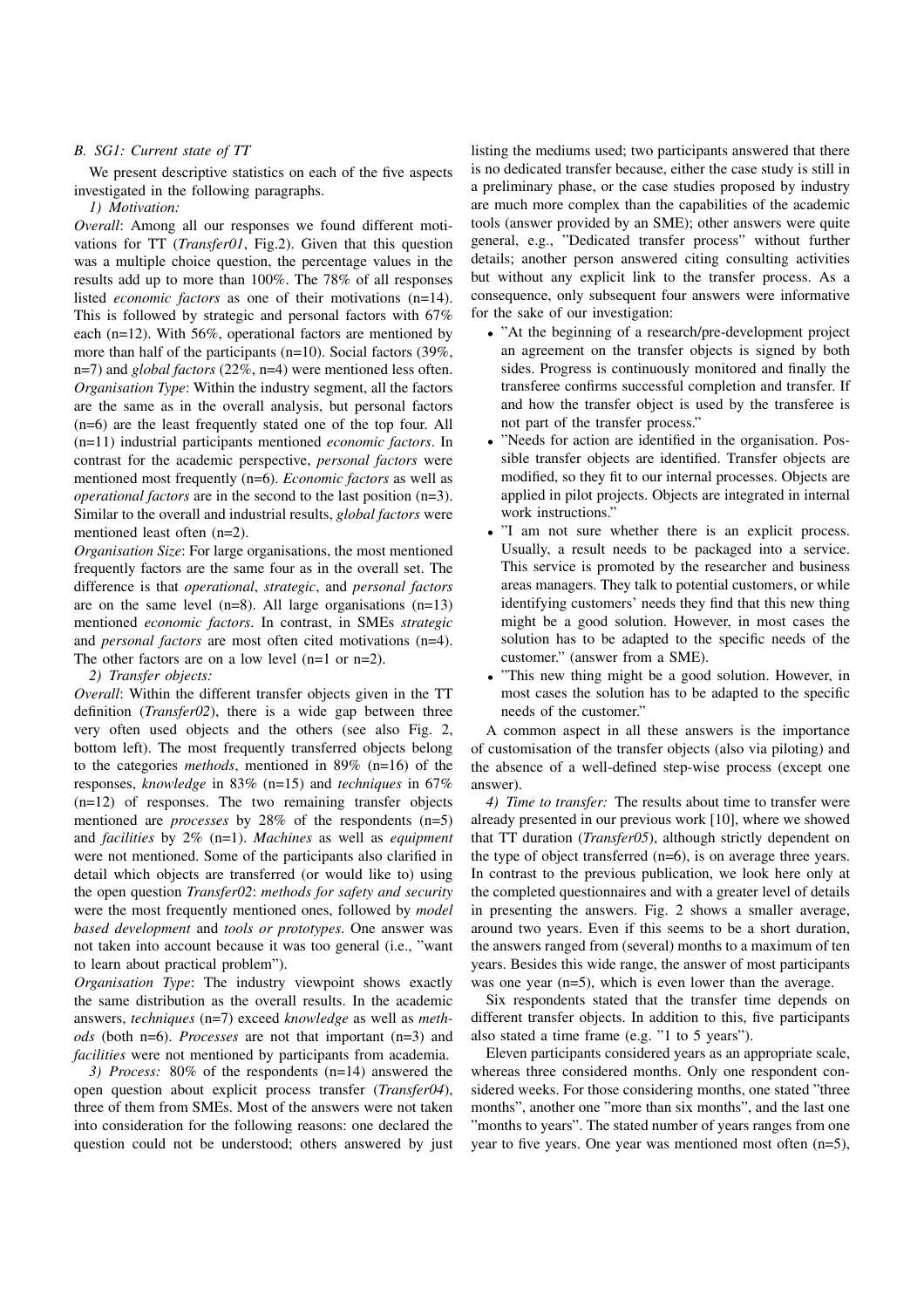followed by three years (n=4). Two and four years were each stated twice and the longest time frame of five years was given by one respondent. This results in an average of approx. 2.5 years. Out of the 18 respondents, a third (n=6) did not have an answer.

In question *Transfer06*, for 39% of the countable responses (n=7), the transfer time reported in *Transfer05* is fine, while 22% would like to have a shorter transfer time (n=4) and only 1 respondent thinks that the transfer time should be longer (this person answered *Transfer05* with "3 to 4 years"). The respondents who are fine with the transfer time reported a value ranging from 1 to 5 years (mode=1). The participants who would like faster transfer reported a shorter time range in *Transfer05*, i.e., from months to at most 3 years. The remaining 33% of the respondents (n=6) did not know the answer to this question.

In addition to the duration, we elicited how often new transfer objects are transferred from one organisation to another (*Transfer07* and *Transfer08*). Half of the transferors reported a frequency of at least once a month, the others at least once a year and only one participant answered once a day. The transferees focus more on the longer term, because 60% of all respondents receive objects at least once a year and only 20% at least every month or every week, respectively.

*5) Triggers (only for transferees):*

*Overall*: Triggers for technology transfer (*Transfer09*) come from within the own organisation in 78% of the answers  $(n=7)$  and from research institutes in 67% (n=6), followed by other organisations  $(33\%, n=3)$  and competitors  $(22\%, n=2)$ , whereas consulting  $(11\%, n=1)$  was mentioned only once.

*Organisation Type*: The segmentation into industry and academic partners showed that industry acquires knowledge mainly from within their own organisation (n=5) and from research institutions (n=3). The other three trigger provenances were mentioned only once.

*Organisation Size*: The only appreciable difference to the overall as well as to the different organisation types is that smaller organisations get more triggers from competitors.

#### *C. SG2: Transfer Mediums*

*Overall*: At the bottom of Figure 2, mediums are ordered based on their usage, which means the one with the highest average (tagged by the black mark) regarding the usage is at the top and the lowest at the bottom. The average of the top three mediums is: workshops and meetings *µ*=4.06, personnel exchanges  $\mu=3.76$ , and publications  $\mu=3.44$ , i.e., between "often" and "sometimes". These top items are followed by six mediums with an average of around 3.0 (between 3.22 and 2.94). For the remaining three transfer mediums, the lowest one is licensing and standards with  $\mu$ =1.88 and a large gap to the others. The first preliminary analysis [10] showed that the most frequently used mediums are human-intensive, e.g. personnel exchange or workshop, whereas artefact-based mediums, e.g. standards, are used less often.

In addition to the results of the usage on the transfer mediums, we had two open questions for transfer mediums (*Transfer03* and *Medium02*). From *Transfer03* we extracted 29 mediums overall, 18 of them classified as human intensive and 11 as artefact based. This additionally supports the findings of the closed question (*Medium01*, [10]) presented above.

From *Medium02*, we collected the following suggestions:

- *•* Personnel Exchange, Publications, Workshops & Meetings *for* Knowledge
- *•* Personnel Exchange, Workshop & Meetings (n=2), Guidelines, Consultancy (n=2), Software, Systems and Tools *for* Methods
- *•* Workshop & Meetings *for* Processes
- *•* Workshop & Meetings *for* Tools

We observe again the prevalence of the human-intensive mediums over artefact-based ones (n=9 vs n=3), and we observe that one participant considered "tools" as an object and not only as a medium. We did not include answers that were too general; however, we report them because they also support the prevalence of human-intensive mediums:

- *•* "Successful transfer absolutely requires personal contact with the transferees."
- *•* "Workshops and meetings are suited for all transfer objects (no hard transfer criteria though); personnel exchange for knowledge, guidelines for methods"
- *•* "Depends on the audience and objective. Needs to be decided from case to case due to the fact that more than 10.000 employees in different countries need to be trained."
- *•* "Consultancy for everything. Without talking to the people, you do not get their specific problem. I am not a traveling salesman, trying to sell my dots to who ever I meet. We try to understand their problems, then develop a solution, and perhaps one or more explicit objects are used."

*Organisation Type*: Looking only at the results of the industrial companies, there are two differences compared to the overall data set. One of them is that the guidelines are ranked notably higher  $(\mu=3.44)$  than in the overall results ( $\mu$ =2.87). The other difference is a lower value ( $\mu$ =3.27 versus 3.44) for the publications.

In contrast, for academia and the ordering / importance of their transfer mediums, guidelines are ranked as second lowest  $(\mu=2.0)$  and research cooperations  $(\mu=3.43)$  as well as conferences  $(\mu=3.29)$  are notably higher than in the overall and industry segments.

*Organisation Size*: The data shows that in large organisations, personnel exchange, publications, workshops, and meetings as well as co-working have high values ( $\mu$  >3.4). In contrast, for the small and medium sized organisations, besides the workshops and meetings  $(\mu=4.23)$ , which are ranked the highest, nine of the remaining eleven mediums are ranked in a small range (between 3.6 and 3.0).

#### *D. SG3: Improvements*

Out of the nine open answers we received regarding the goals, we discarded three because they were too general (e.g.,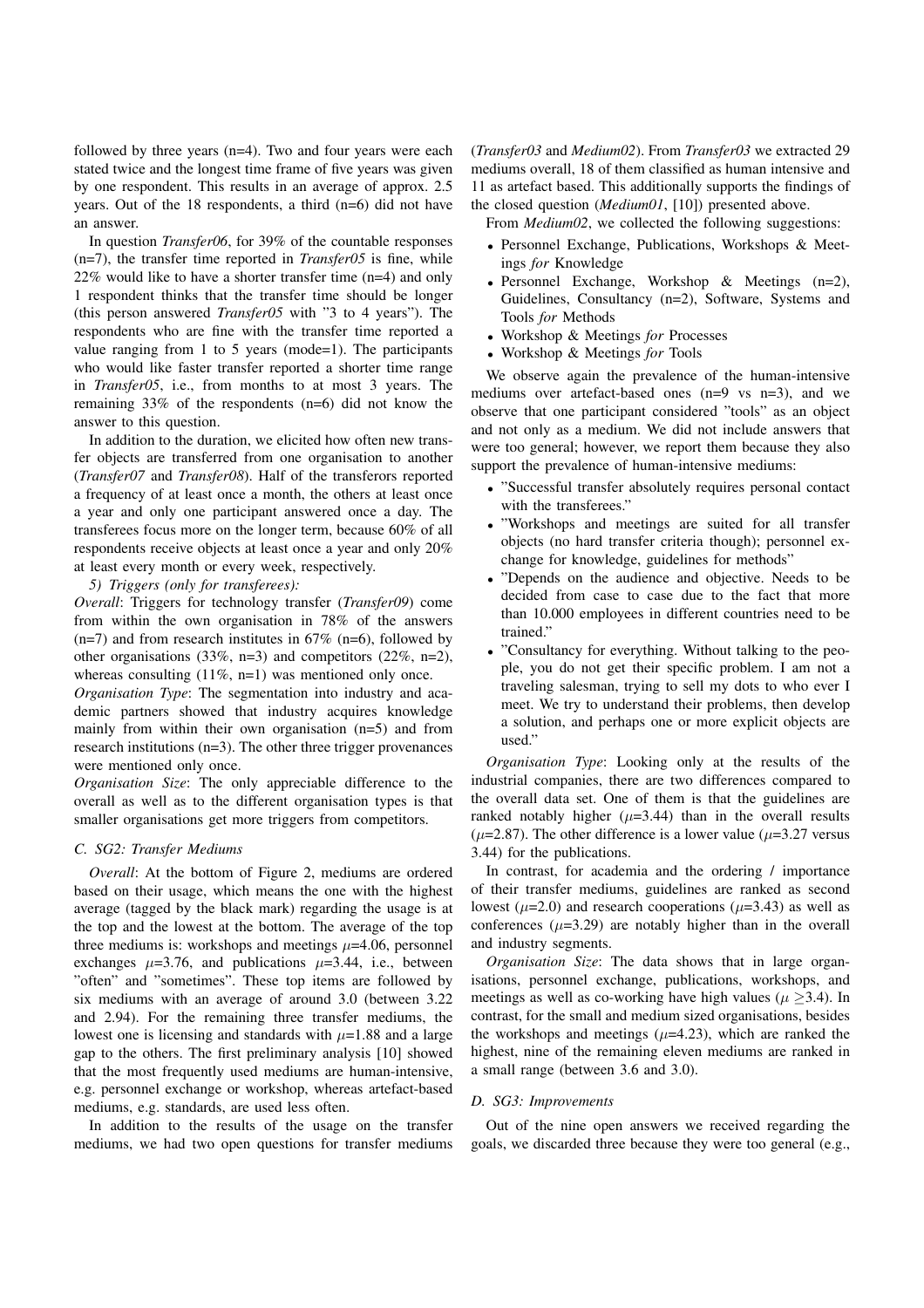"Technology transfer"). The remaining six were all about specific operational goals in SPES XT project except for one, which was an economic goal.

The next step following the definition of the goals for TT is the determination of measurements to check the TT effectiveness with respect to the goals previously defined (*ImpF02*). Here, the results of the participants deviate very much: empirical studies, comparative analysis, pilot projects, revenue, expert judgments (n=2), or a simple binary variable on transfer. Question *ImpF03* investigates whether methodically collect empirical evidence would help to support TT: 78% of the nine participants answered that empirical evidence, such as experiments or case studies, would help in the decision making process regarding transfer of a particular object.

Finally, only one respondent was interested in a TT project with explicit measurement goals (*ImpF04*) (indicating internal company-wide exploitation) and four people signalised their interest in conducting follow-up interviews (*Concl02*).

## IV. RESULTING THEORY & RELATION TO EXISTING **EVIDENCE**

Based on the results we reported in Sect. III, we now induce a set of research hypotheses which constitute a first step towards the construction of a framework to characterise how technology transfer takes place in SE research projects with both academic and industrial partners involved.

## *A. H*1*: The technologies developed in SE research projects are not mature enough for direct application but need strong customisation to fit the industrial contexts.*

In our answer sample, respondents reported on the need of customisation of the transfer object to fit the context needs, which, paradoxically, decreases the external validity of the technological solution. Hence, an important and practical implication for us is to understand which techniques developed in research projects can be adopted as they are and which encounter barriers to the adoption so that customisation is required (potentially as an own self-contained TT project). We are already verifying in more detail this hypothesis by currently conducting another survey on the barriers to the transfer to practice. In that survey, we also conduct a partial replication of an assessment of barriers and benefits of modeldriven development adoption in Italy [26] and we aim at a comparison of the results in the light of this research hypothesis to further scale up to practice.

## *B. H*2*: The standard model of representing TT as a transaction of an object that occurs from a transferor to a transferee does not fit reality.*

An interesting and at the same time challenging aspect that emerged from the answers in the survey concerns the roles involved in TT. Many of our respondents identified themselves on both sides, i.e. as transferors and as transferees. The model we have used, although with some simplifications, is based on (and coherent to) currently used models and taxonomies from literature (e.g., [21] and [5], and for further details see [10]).

However, we believe that this way of modelling TT is not precise enough to capture the complexity of the interactions involved in the transfer. For example, Aoyama et al. [1] created a more complex model that involves also intermediate roles ("brokers") and feedback loops; but even with this refinement, roles are still too static and linked to the metaphor of transfer, which might be obsolete. For instance, a better concept might be found starting from the idea of "Knowledge Circulation" which is used by European institutions (see, for instance, [11, pp. 121-199]). Further empirical evidence in favour of this hypothesis could motivate the need of a more precise and specific model to SE research, and even a new metaphor or concept which goes beyond the idea of a "transfer". Such a model can serve as a conceptual framework to provide better support for same or similar studies.

## *C. H*3*: Technology transfer takes place without an explicit process.*

Another important point revealed by the answers to the survey is the lack of explicit processes for TT going beyond the formalities and best practices linked to the setting of establishing research collaborations between academia and industry (see, for example [15]). Also, some respondents reported informal ways to conduct a transfer; we know, for example, from literature that informal transfer occurs more likely in case of spatial proximity [12]. Based on this initial data we collected, we refined and extended our mediums classification (see Tab. IV). In detail, we added the category *Informal transfer* to the model, and added also five thirdlevel mediums, which were reported in the open question, i.e. web meetings, presentations, talks, movies, and coaching. In addition, the answers to the frequency of the transfer reveal that TT is not perceived as a continuos process especially by the transferees. In SE research, an example for complex process for TT is the one of Gorschek et al. [13]. In their 7-step process, the validation of the solution plays an important role, both in terms of in-vitro experiments in an academic set-up as well as in-vivo through piloting in real industrial contexts. However, a key question arises here: "*What could be the benefits of having a dedicated and formalised TT process?*". Therefore we believe that it is important to understand whether other research projects have an explicit process for TT, and what are the consequences of having (and applying) / not having it.

## *D. H*4*: Industrial organisations gain new knowledge mainly within their own confines.*

Additionally, we have seen that triggers for new ideas for industrial participants come mostly from within the organisations' own confines. This is a surprising fact, given that there is evidence that external knowledge has a positive impact on product development and innovation (see, e.g. [16], [23]). By looking at the small and medium-sized organisations, the triggers come more often from competitors ideas. An explanation of the latter point could come from the Gatekeeping theory [18] and its recent evolutions [2], which state that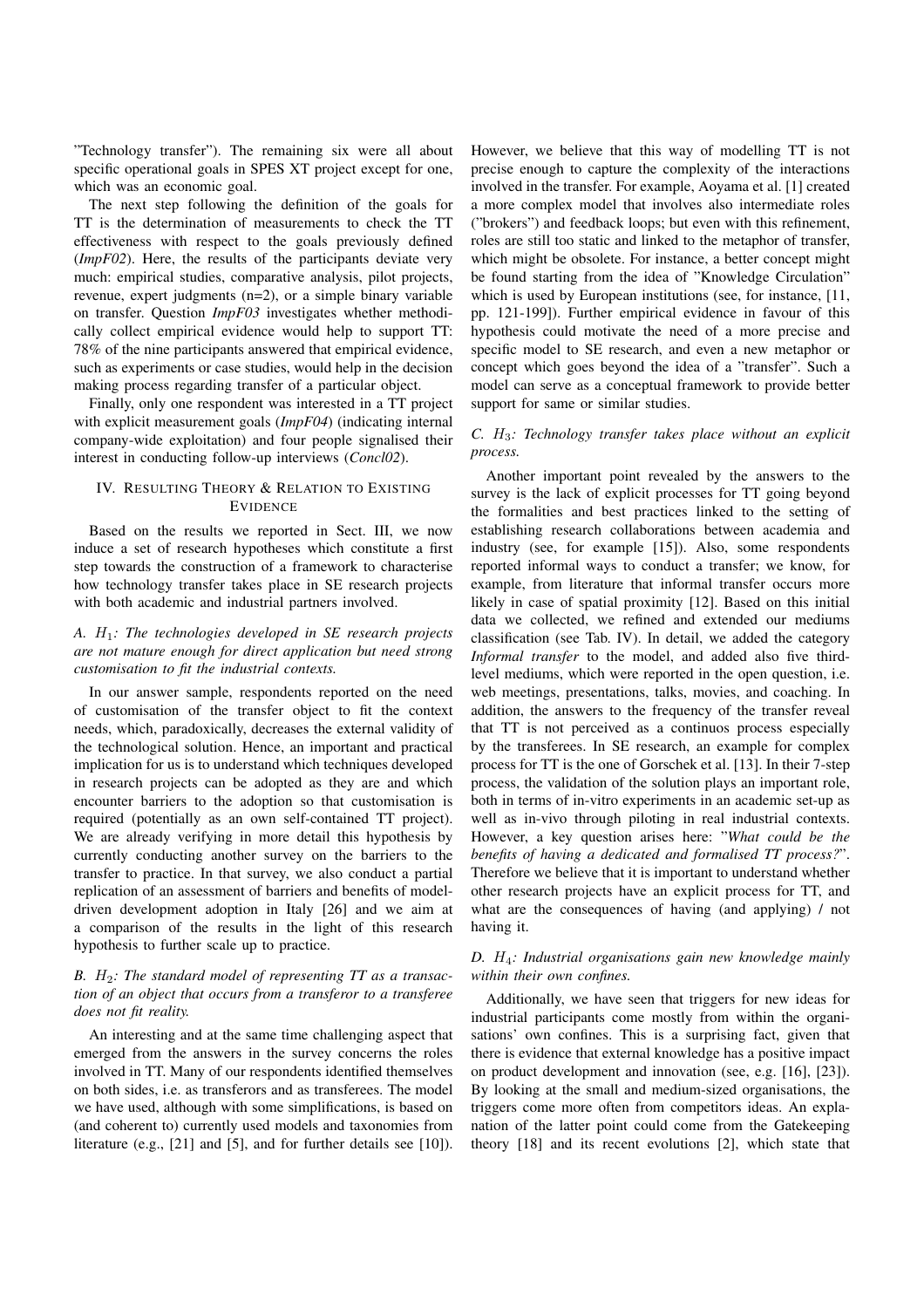knowledge in smaller organisations might have to traverse fewer gates and channels. We believe that this hypothesis should be further investigated in multiple settings to verify when and why it happens, and which are the implications for the success of a transfer.

#### *E. H*5*: Most used transfer mediums are human-intensive.*

As we already discussed in our previous publication of the preliminary results [10], human-intensive mediums are used much more often than artefact-based ones. However, when looking at the variation factors, guidelines, which are artefactbased and developed on purpose for the projects [14], are used more often by the industry partners. Finally, it is relevant to report that patents and standards, despite their widespread use as a measure of the effectiveness of TT, are used less often in these projects, which is in tune with what seems to be happening in the IT sector [24]. In our current survey on the barriers to the adoption of the SPES XT technologies, we are also investigating this hypothesis by looking at the usage and effectiveness of the different mediums to understand which are the best possible strategies to disseminate the results for different stakeholders and in different contexts.

## *F. H*6*: The motivations that drive the transfer in industry and academia are heterogenous.*

We could observe that the motivations for transfer heavily differ between industry and academic organisations; as expected, however, with prevalence of economic and strategic motivations in the first case, and more personal reasons (e.g., intellectual growth) in the second case. In both cases, motivations are different from the goals, which are mainly at operational level. These cultural differences between academia and industry are historically known as the problem of the "*The Republic of Science* vs *The Realm of Technology*" [8], which can create barriers to collaboration and limit the transfer success [7]. One example is the diversity of the rewards systems and practices of disclosing results in the two sectors [24]. Supporting or rejecting this hypothesis also in the SE field is important to leverage as much as possible the motivations of the research partners.

#### *G. Revised definition for Technology Transfer*

Based on our observations and follow-up stated hypothesis, we reworked the original definition of TT [25] resulting in a new one, which should fit better what we expect to hold for SE, also in relation to the aspects investigated. Tab. V shows the (re-)definition. The most important differences with the original definition are:

- 1) We introduced the concept of sustainable adaptation of an object by a technology recipient for a specific purpose, to stress the need of adoption (tailoring and usage) in a specific context (see  $H_1$ )
- 2) We removed the concept of a transaction between a transferor and a transferee in favour of a more generic sharing and developing of a technology object between actors, to add flexibility and reflect better reality. Please

note that the technology recipient from previous point can be external to the actors (see  $H_2$ ,  $H_3$ ,  $H_4$ )

3) We made the objects<sup>6</sup> and the mediums<sup>7</sup> (see  $H_5$ ) explicit This new definition has not to be intended as final but as a starting point to be refined with the verification of the research hypotheses we have set up, or the verification of additional ones from independent assessments.

## V. THREATS TO VALIDITY

*Internal Validity*. The simplified model used for representing TT permitted reducing the risk of different mental models among participants, thus reducing the corresponding threats. However, it does not fully capture all the complex interactions between transferors and transferees and the dynamics of the whole TT process (as the imbalanced distribution of TT roles suggests), by, e.g., using an outdated linear model for technology push. We tried to mitigate this threat in two ways: with an explicit (optional) open question for describing the process<sup>8</sup> and by collecting a comprehensive list of mediums [27] of which some might break the linearity of such model (e.g. "research cooperations"'). Also, we started a more systematic literature review of the existing TT models with the aim to improve them with a more comprehensive conceptual framework in future work. This is even the case why we revised the definition of technology transfer in SE.

Another important threat is represented by the low response rate. Given that only 22 participants filled out the questionnaire, we might have missed some information, and answers might not be fully representative of the actual transfer in the projects. However, we do not exactly know what our target population is, i.e., the number of participants in ARAMIS and SPEX-XT who are actively involved in transferring the developed techniques. We could only control this threat in the current study in the way of sending one reminder to the mailing list, but we aim at improving the response rate with the follow-up survey by specifically contacting the different project partners.

*External Validity*. We are aware of the fact that TT is a process that can largely vary from case to case in different contexts. Therefore, the scope of validity of this survey is limited to the two German national projects ARAMIS and SPES\_XT, and more specifically to the area of model-driven development for embedded systems covered by these two projects. Nonetheless, the focus of this survey was to generate testable hypotheses which can be already used to steer future research in that direction. These hypotheses can then be also used to be validated in different other domains to get generalizable results.

#### VI. CONCLUSIONS AND FUTURE WORK

In this study, we undertook a first step towards the construction of a framework to characterise how technology transfer takes place in SE research projects with both academic

<sup>&</sup>lt;sup>6</sup>In SE, the objects are knowledge, methods, techniques, and processes  $7$ The classification of mediums [27] can be used as initial list of mediums. 8However, we did not find any structured process.